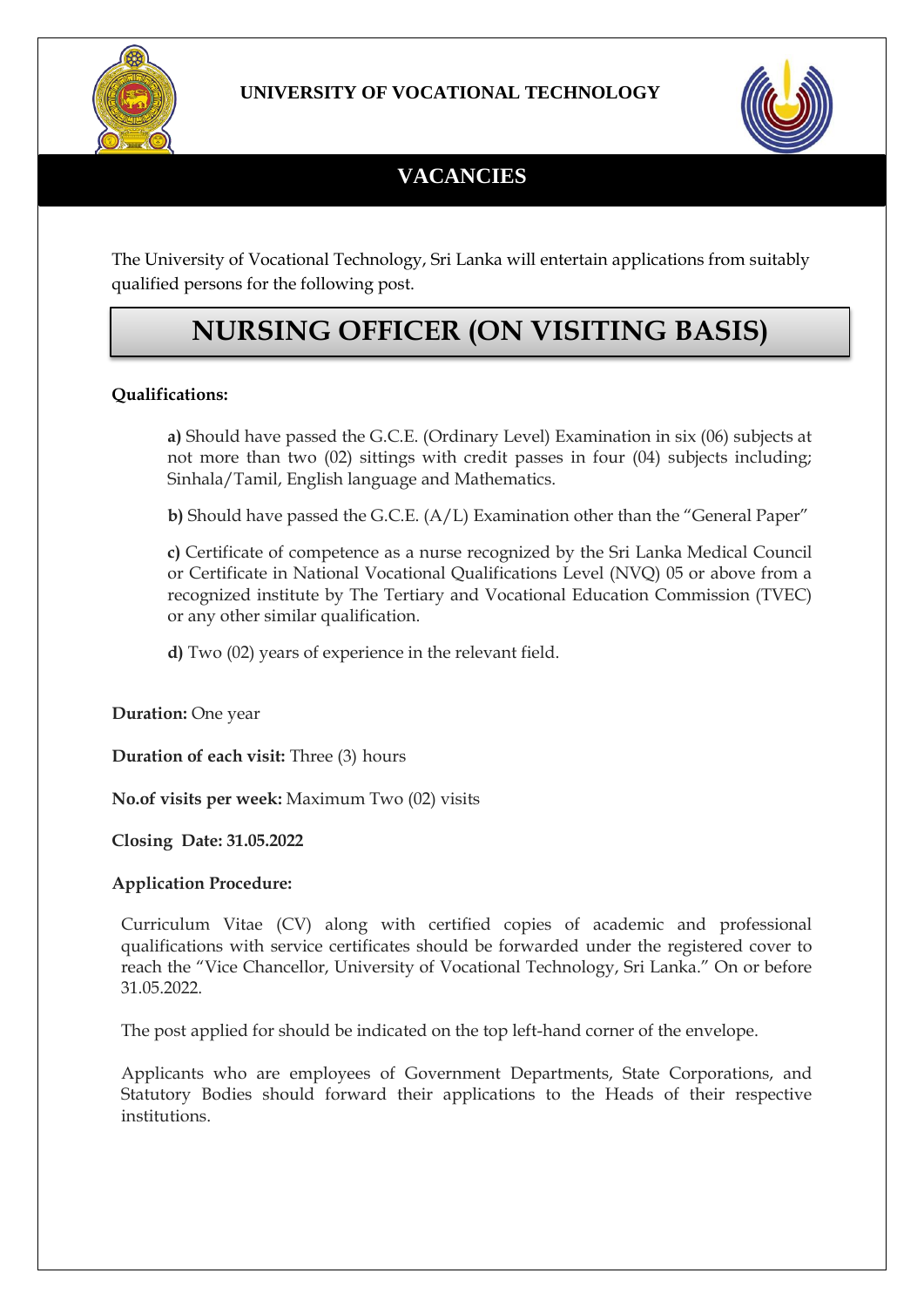#### **Note:**

- The University reserves the right to shortlist and interview only such applicants as the University may consider suitable for appointment.
- Applications, which are received after the closing date, and applications without supporting documents (degree certificates, academic transcripts, service certificates, etc.) will not be considered.
- Any attempt to make an undue influence on the selection process would lead to disqualification of the applicant.

## **Vice Chancellor**

University of Vocational Technology No.100,<br>Kandawala, Ratmalana  $01.05.2022$  Web: [www.uovt.ac.lk](http://www.uovt.ac.lk/)

Tel : 011-2630700